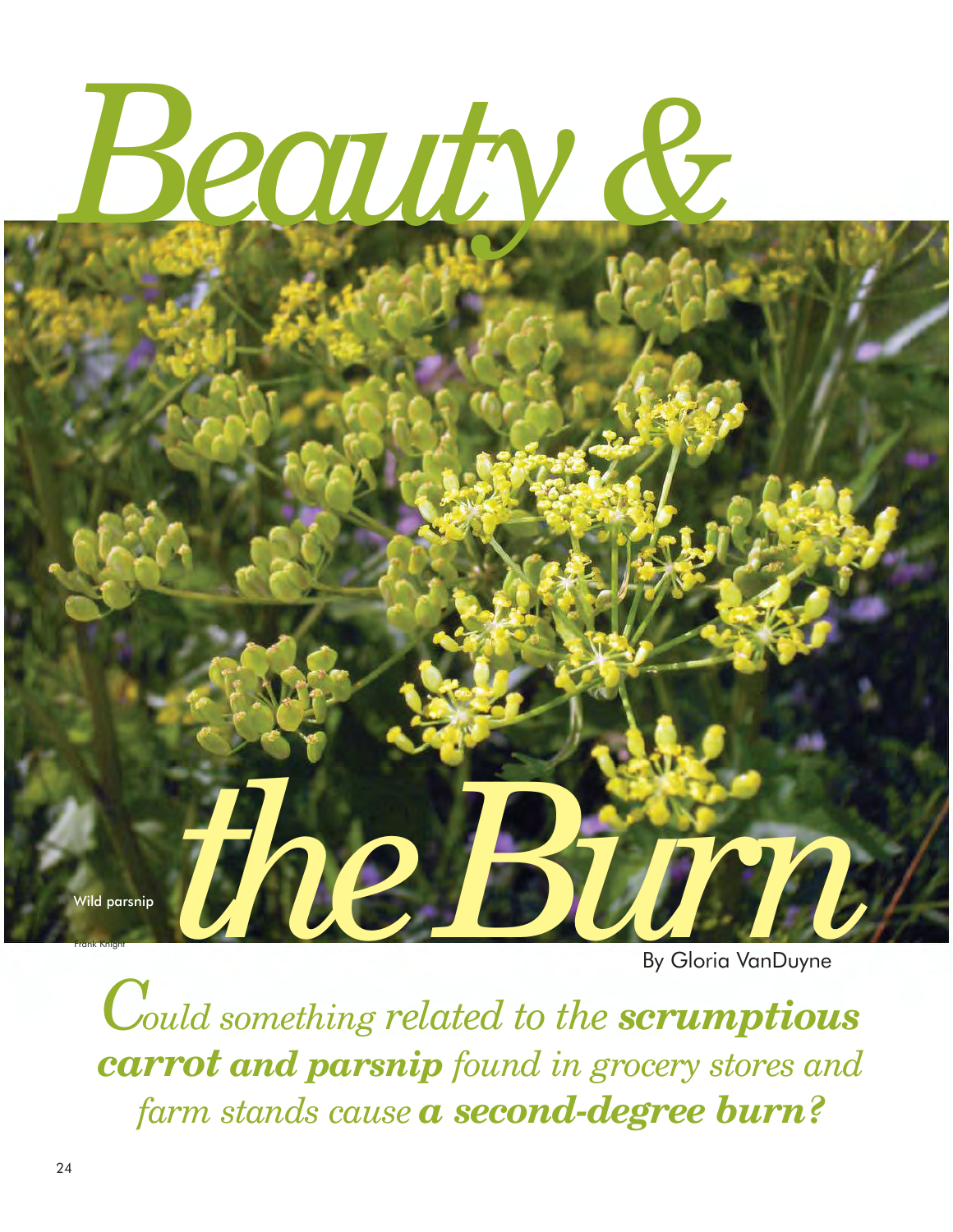*I* t was a beautiful July 4th morning. I cut and gathered garden flowers into a bouquet for our kitchen table. Searching for something else to give the colorful centerpiece the right fullness and balance, I found the perfect plant in our wild field. While I was not familiar with it, the plant's yellowish-green clusters of multiple flowers would provide the depth and interest I was looking for in the arrangement.

Two days later I noticed I had a burn on my forearm, but couldn't remember touching anything hot. The spot was an inch long by an half-inch wide and blistered the next day. I dismissed the first suggestion from an acquaintance that it could be wild parsnip.

## It turns out, I was wrong.

**Wild parsnip** (*Pastinaca sativa*) is a member of the carrot family (*Apiaceae*) which contains about 300 genera and more than 3,000 species, including carrots, parsley, cumin, dill, fennel, celery, Queen Anne's lace, poison hemlock, and their relatives. Some of these species, such as wild parsnip, contain chemicals called furanocoumarins, which, when combined with sunlight on the skin cause phytophotodermatitis (a toxic skin reaction). The chemicals prevent the skin from protecting itself from ultraviolet rays. The result is basically a sunburn. Damage can be as mild as skin discoloration, or as severe as large, extremely painful blisters. Heat and moisture (e.g. sweat or dew) can enhance the skin reaction.

Native to southern and central Europe, wild parsnip is believed to have been brought to North America as either a root crop by colonists as early as the 1600s, or as an accidental transplant with an immigrant. It has naturalized in the wild and has spread throughout North America. As with many non-native species, it thrives in disturbed areas and along roadsides, but it doesn't limit itself to the harsh conditions along roads. This plant is just as happy in open fields and lawns as it is sprouting through a crack in a parking lot. It is spreading and can out-compete many native plants.

Another toxic weed spreading across New York is **giant hogweed** (*Heracleum mantegazzianum*). Like wild parsnip, the sap from giant hogweed combines with sunlight and perspiration to cause phytophotodermatitis. However, the effects caused by giant hogweed can be much worse than those of wild parsnip, with some wounds resembling third-degree

burns. Scarring can be permanent and contact with eyes can cause blindness. As its name suggests, giant hogweed can get huge, growing to more than 12 feet tall with flower clusters that can measure up to two and a half feet across! Some have described it as Queen Anne's lace on steroids.

Giant hogweed is a native of the Caucasus Mountain region between the Black and Caspian Seas. It was introduced to Europe and the United Kingdom in the late nineteenth century, and to the United States in the early twentieth century as an ornamental garden plant. It has become established in New York, Pennsylvania, Ohio, Maryland, Oregon, Washington, Michigan, Virginia, Vermont, New Hampshire and Maine. The Department of Environmental Conservation (DEC) collects data on giant hogweed distribution in New York. As of December 2007, giant hogweed has been recorded at 364 sites in 28 counties.

Giant hogweed can be found in a variety of habitats; it easily becomes established on waste ground, near houses, in vacant lots, and along railways and roads. It prefers moist soil and can quickly dominate ravines and stream banks. In addition, giant hogweed can decrease plant diversity and cause soil erosion. The plants tend to grow close together and their large leaves may completely shade out the ground below so that other plants can't grow. Then, when the hogweed dies back in winter, the bare ground below is prone to soil erosion, especially along streambanks. Giant hogweed's dried fruits may be imported as a spice or food called golpar. Its seeds may be distributed by waterways and unwitting gardeners, and can remain viable for more than 10 years.

If you encounter wild parsnip or giant hogweed, make sure you avoid skin contact with either plant. Wear long sleeves and pants, rubber gloves, and for giant hogweed, face protection. Sap can be released by brushing against and breaking the stem, bristles on the stem, and its